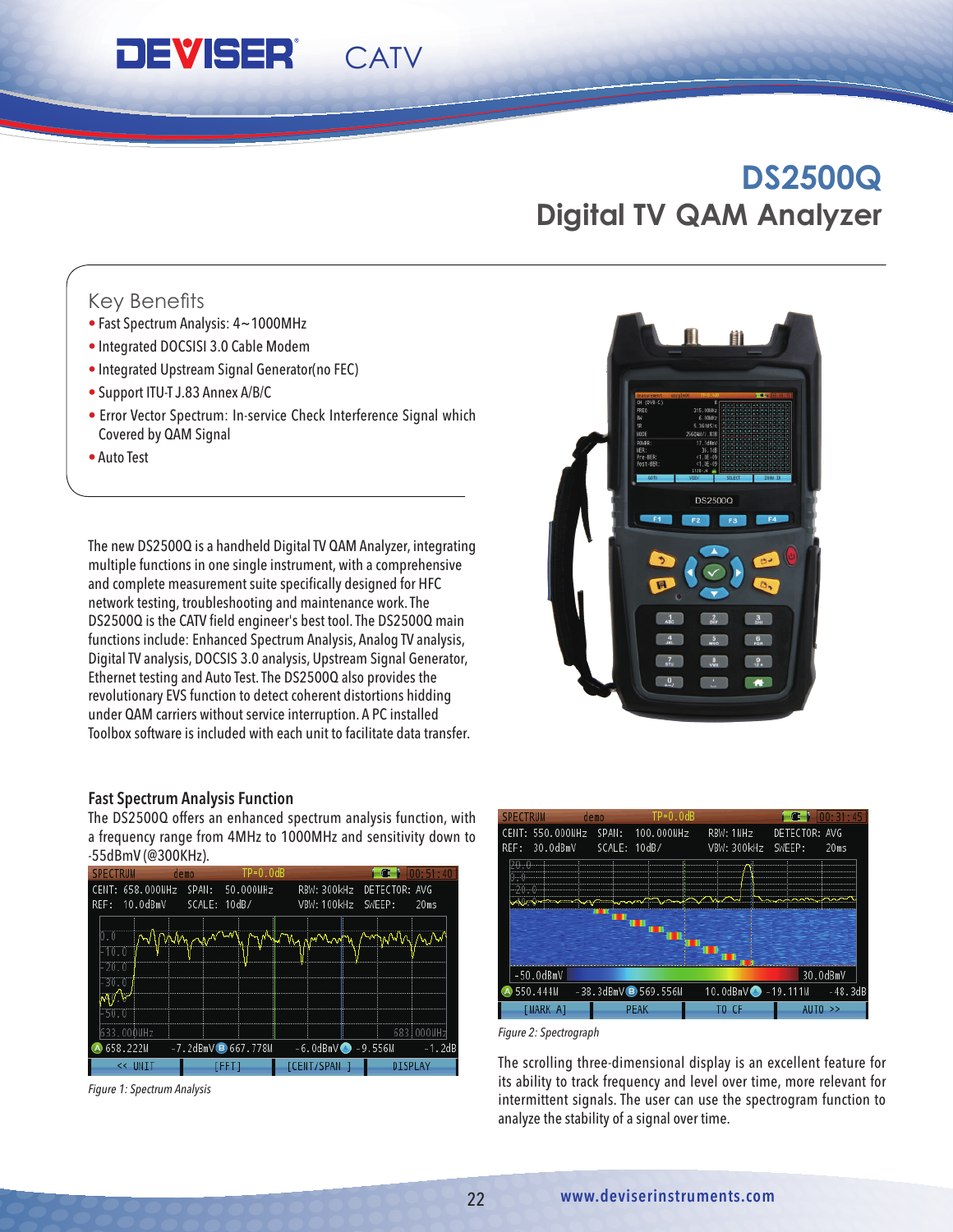# DEVISER

## DVB-C Signal Analysis

DS2500Q supports ITU-T J.83 Annex A/B/C standard and provides Power level, MER, BER, Constellation, Digital HUM.

| <b>Measurement</b> | $TP=0.0dB$<br>deviser01 | 00:30:30         |
|--------------------|-------------------------|------------------|
| CH (DVB-C)         | 20                      | $60 -$           |
| <b>FREQ</b>        | 115.00MHz               | $50 -$           |
| BW                 | 6.00MHz                 | $40 -$           |
| <b>SR</b>          | 5.361MS/s               | $30 -$           |
| MODE               | 2560AM/J.83B            | $20 -$<br>$10 -$ |
| POWER:             | 15.2dBmV                | $0 -$            |
| MER:               | 37.3dB                  | $-10-$           |
| Pre-BER:           | $<$ 1.0E-09             | $-20-$           |
| Post-BER:          | $<$ 1.0E-09             | $-30-$           |
|                    | I128-J4                 | $-40-$           |
| GOT <sub>0</sub>   | <b>VIEW</b>             |                  |

calls *Figure 3: DVB-C Channel Measurement*

DS2500Q also offers Digital HUM distortion measurement, from the fundamental frequency to 4th harmonic components.



• Automated FCC proof-of-performance test *Figure 4: Digital HUM*

| CH (DVB-C)<br>201<br>FREQ<br>315.00MHz<br>BW<br>6.00MHz<br>FRI<br><b>MER</b><br>FREQ(MHz)<br>P(dBmV<br>Post-BER<br>SR<br>5.361MS/s<br>$<$ 1E-09<br>25.<br>42(2560AM)<br>39.4<br>11.0<br>2560AM/J.83B<br>$\sqrt{2}$<br>MODE<br>E50175E0A111<br>21 C<br>$\overline{\phantom{a}}$<br><b>DOWNSTREAMT</b><br>IP INFO<br>DS & US<br>POWER:<br>17.7dBmV<br>Figure 8: DOCSIS 3.0 Statistical Information Display<br>MER:<br>36.1dB<br>Pre-BER:<br>$< 1.0E - 09$<br><b>Upstream Signal Generator</b><br>Post-BER:<br>$<$ 1.0E-09<br>$I128 - J4$<br>The Upstream signal generator can generate a CW c<br>GOTO<br><b>VIEW</b><br><b>SELECT</b><br>ZOOM IN<br>nal, a sweeping mode is also available.<br><b>TRAAL</b><br>11000 | Measurement | $TP=0.0dB$<br>usrpln00 | $\mathbf{G}$ |  |
|--------------------------------------------------------------------------------------------------------------------------------------------------------------------------------------------------------------------------------------------------------------------------------------------------------------------------------------------------------------------------------------------------------------------------------------------------------------------------------------------------------------------------------------------------------------------------------------------------------------------------------------------------------------------------------------------------------------------|-------------|------------------------|--------------|--|
|                                                                                                                                                                                                                                                                                                                                                                                                                                                                                                                                                                                                                                                                                                                    |             |                        |              |  |
|                                                                                                                                                                                                                                                                                                                                                                                                                                                                                                                                                                                                                                                                                                                    |             |                        |              |  |
|                                                                                                                                                                                                                                                                                                                                                                                                                                                                                                                                                                                                                                                                                                                    |             |                        |              |  |
|                                                                                                                                                                                                                                                                                                                                                                                                                                                                                                                                                                                                                                                                                                                    |             |                        |              |  |
|                                                                                                                                                                                                                                                                                                                                                                                                                                                                                                                                                                                                                                                                                                                    |             |                        |              |  |
|                                                                                                                                                                                                                                                                                                                                                                                                                                                                                                                                                                                                                                                                                                                    |             |                        |              |  |
|                                                                                                                                                                                                                                                                                                                                                                                                                                                                                                                                                                                                                                                                                                                    |             |                        |              |  |
|                                                                                                                                                                                                                                                                                                                                                                                                                                                                                                                                                                                                                                                                                                                    |             |                        |              |  |
|                                                                                                                                                                                                                                                                                                                                                                                                                                                                                                                                                                                                                                                                                                                    |             |                        |              |  |
|                                                                                                                                                                                                                                                                                                                                                                                                                                                                                                                                                                                                                                                                                                                    |             |                        |              |  |
|                                                                                                                                                                                                                                                                                                                                                                                                                                                                                                                                                                                                                                                                                                                    |             |                        |              |  |

*Figure 5: Constellation Display* 



*Figure 6: BER and MER Statistical Analysis*

#### EVS In-service Find Interference Signal

The Error Vector Spectrum feature can find interference signals under a QAM carrier, without service interruptions.

| EVS              | ΓP=0⊥0dR<br>demo |                                       | 00:05:5       |
|------------------|------------------|---------------------------------------|---------------|
| CH (DVB-C)       |                  | REF: 19.0dBmV                         | SCALE: 10dB/  |
| FREQ             | 123.00MHz        |                                       |               |
| ΒW               | 6.00MHz          | 9.0                                   |               |
| <b>SR</b>        | 5.057MS/s        | -1.0                                  |               |
| MODE             | 640AM/J.83B      | $-11.0$                               |               |
| POWER:           | 14.7dBmV         | $-21.0$                               |               |
| MER:             | 37.3dB           | $-31.0$                               |               |
| Pre-BER:         |                  | sy hysyn Mwynhaina ing pinuhi<br>11.0 |               |
| Post-BER:        |                  | $-2.529$ MHz                          |               |
|                  | $I128 - J4$      | $\cup$                                | 2.529MHz      |
| <b>TIN FREQ1</b> |                  |                                       | <b>RETURN</b> |
|                  |                  |                                       |               |

*Figure 7: EVS find the narrow band interference signal*

#### Cable Modem Measurement

The DS2500Q incorporates a standard DOCSIS 3.0 cable modem, compatible with DOCSIS 1.X, 2.0 & 3.0. The integrated modem supports 8x DS and 4x US bonded carriers. Figure 8 below shows the CM statistical information screen: downstream signal level, modulation type, bandwidth, symbol rate, MER, BER and upstream signal level, modulation type, bandwidth, symbol rate, UCD (Upstream Channel Descriptor). Users can select the desired DOCSIS mode, downstream channel and UCD. Basic network test tools include: Ping, Traceroute, PPPoE, FTP and Browser.

|                  |                | $\cdots$       |        |               |
|------------------|----------------|----------------|--------|---------------|
| ier:             | 15.4dBmV 60Hz: | 0.35%          | 120Hz: | 0.25%         |
|                  | 180Hz:<br>1.4% | 0.44%          | 240Hz: | 0.39%         |
| [60Hz]           | HOLD           |                |        | <b>RETURN</b> |
| e 4: Digital HUM |                |                |        |               |
| surement         | usrpln00       | $TP = 0.0dB$   |        | - 6 - 1       |
| $(DVB-C)$        |                |                |        |               |
|                  |                | 315.00MHz      |        |               |
|                  |                | 6.00MHz        |        |               |
|                  |                | 5.361MS/s      |        |               |
|                  |                | 256QAM/J.83B   |        |               |
| ED -             |                | $17.7$ dPm $1$ |        |               |

*Figure 8: DOCSIS 3.0 Statistical Information Display*

## Upstream Signal Generator

nal, a sweeping mode is also available.<br>In a sweeping mode is also available. The Upstream signal generator can generate a CW carrier or a QAM sig-



*Figure 9: Upstream Signal Generator*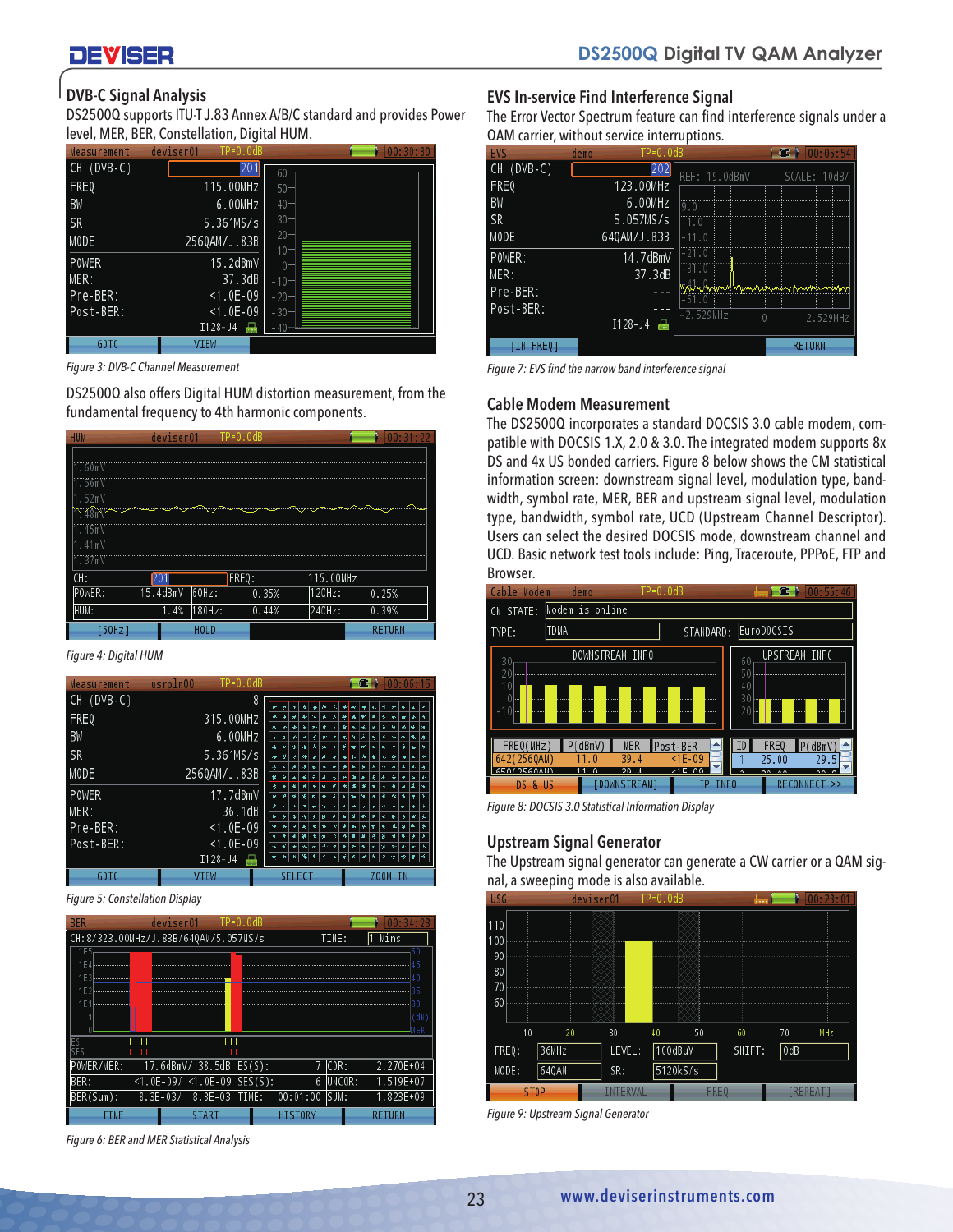# **DEVISER**

# **DS2500Q Digital TV QAM Analyzer**

## Auto Test

DS2500Q default installs different country's standard channel plans and several sets of limit profiles. User can use these channel plans and limit profiles to build automatic test project. The automatic test task includes analog TV, digital TV and Cable Modem test. After the analyzer finishing auto test project, all the items in test results can be marked as pass or fail according limit profile. The test results can be saved automatically.

| <b>AUTOTEST</b> | deviser01       | $TP=0.0dB$  |                 |            | 00:28:5 |
|-----------------|-----------------|-------------|-----------------|------------|---------|
| PROJECT         |                 |             |                 |            |         |
| PLAN NAME       | usrpln03        | LIMIT       |                 | Amplifier  |         |
| LOCATION        |                 |             |                 |            |         |
| <b>SELECT</b>   | ITEM            |             | <b>NAME</b>     | VALUE      |         |
|                 | <b>SPECTRUM</b> |             | <b>START</b>    | 966.750MHz |         |
|                 | SCAN            |             | STOP            | 967.750MHz |         |
|                 | <b>TILT</b>     |             | CENT            | 967.250MHz |         |
|                 | CH MEAS         |             | SPAN            | 1.000MHz   |         |
|                 | <b>CNR</b>      |             | <b>DETECTOR</b> | SAM        |         |
|                 | HUM             |             | RBW             | 30kHz      | ۳I      |
| <b>SAVE</b>     |                 | <b>TTEM</b> | LIMIT           | SEL-ALL    |         |

*Figure 10: Auto Test Project*

#### $\mathbf{F}^{\text{max}}_{\text{max}}$  installation on the first visit reducing services on the first visit reducing services in Ordering Information

| <b>Item/Description</b>                                              | Model NO.  | Order No.    |
|----------------------------------------------------------------------|------------|--------------|
| <b>Model</b>                                                         |            |              |
| Digital TV QAM Analyzer                                              | DS2500Q    | 0110.2500.03 |
| Option                                                               |            |              |
| DOCSIS 3.0 Cable Modem (8×4)+Upstream Signal Generator (Without FEC) | DS2500-808 | 2110.2500.07 |
| <b>SYNCOR Certificate</b>                                            | DS2500-811 | 2110.2500.10 |
| <b>SYNCOR Asset Management</b>                                       | DS2500-810 | 2110.2500.09 |
| DS2500Q operation manual hard copy                                   | DS2500-012 | 6110.0600.30 |
| Power Adaptor Plug Cord (Europe)                                     | AE4000-733 | 6290.0500.03 |
| Power Adaptor Plug Cord (Unite States)                               | AE4000-734 | 6290.0500.04 |
| Power Adaptor Plug Cord (United Kingdom)                             | AE4000-735 | 6290.0500.05 |
| Power Adaptor Plug Cord (Australia)                                  | AE4000-736 | 6290.0500.06 |

#### $\mathcal{L}_{\text{max}}$  is a distortion impairment of the distortion impairments with  $\mathcal{L}_{\text{max}}$ Specifications and group  $S$

| Specifications                      |                                                                                                                      |
|-------------------------------------|----------------------------------------------------------------------------------------------------------------------|
| <b>Downstream Spectrum Analysis</b> |                                                                                                                      |
| <b>Frequency Range</b>              | $4MHz \sim 1000MHz$                                                                                                  |
| <b>Frequency Stability</b>          | $±1$ PPM(0°C ~50°C)                                                                                                  |
| <b>Frequency Span</b>               | $OMHz$ ~ Full span                                                                                                   |
| <b>Frequency Step</b>               | 1 kHz                                                                                                                |
| Resolution Bandwidth (-3dB)         | 30kHz, 100kHz, 300kHz, 1MHz, 3MHz                                                                                    |
| Video Bandwidth                     | 30Hz, 100Hz, 300Hz, 1kHz, 3kHz, 10kHz, 30kHz, 100kHz, 300kHz, 1MHz, 3MHz                                             |
| Display Scale and Range             | 1, 2, 5, 10, 20 dB/Div; 8 vertical divisions                                                                         |
| Sweep Time                          | $20ms \sim 25s$                                                                                                      |
| <b>Input Level Range</b>            | $-60$ dBmV ~ $+60$ dBmV                                                                                              |
| <b>Dynamic Range</b>                | 65dB (300kHz RBW, Pre-amplifier On)                                                                                  |
| Sensitivity                         | -50dBmV (300 kHz RBW, Pre-amplifier On)                                                                              |
| Attenuation                         | 0~40dB in 1dB steps                                                                                                  |
| Pre-amplifier                       | Manual, 18dB Gain                                                                                                    |
| <b>Accuracy of Measurements</b>     | <±1.0dB@+25±5°C (typical value)                                                                                      |
| <b>Measurement Detector</b>         | Positive Peak, Negative Peak, Sample, Average, RMS                                                                   |
| Reference Level                     | $-80$ dBmV ~ $+70$ dBmV                                                                                              |
| <b>Markers</b>                      | 2 vertical markers                                                                                                   |
| <b>Upstream Spectrum Analysis</b>   |                                                                                                                      |
| <b>Frequency Range</b>              | 4~46MHz (DOCSIS); 4~68MHz (Euro DOCSIS 2.0); 4~88MHz (Euro DOCSIS 3.0); 4~120MHz (DOCSIS 3.1); 4~210MHz (DOCSIS 3.1) |
| <b>Frequency Span</b>               | 42/64/84/116/206MHz, zero span or manual selections (max 206MHz)                                                     |
| Resolution Bandwidth (-3dB)         | 100kHz, 300kHz                                                                                                       |
| Video Bandwidth                     | 30Hz, 100Hz, 300Hz, 1kHz, 3kHz, 10kHz, 30kHz, 100kHz, 300kHz, 1MHz, 3MHz                                             |
| Display Scale and Range             | 1, 2, 5, 10, 20 dB/Div                                                                                               |
| Sweep Time                          | $20ms \sim 25s$                                                                                                      |
| <b>Input Level Range</b>            | $-60$ dBmV ~ $+60$ dBmV                                                                                              |
| Attenuation                         | Automatic, 0~40dB                                                                                                    |
| Pre-amplifier                       | Manual, 18dB Gain                                                                                                    |
| <b>Accuracy of Measurements</b>     | < $\pm$ 1.0dB@+25 $\pm$ 5oC (typical value)                                                                          |
| <b>Measurement Detector</b>         | Positive Peak, Negative Peak, Sample, Average                                                                        |
| <b>Markers</b>                      | 2 vertical markers                                                                                                   |